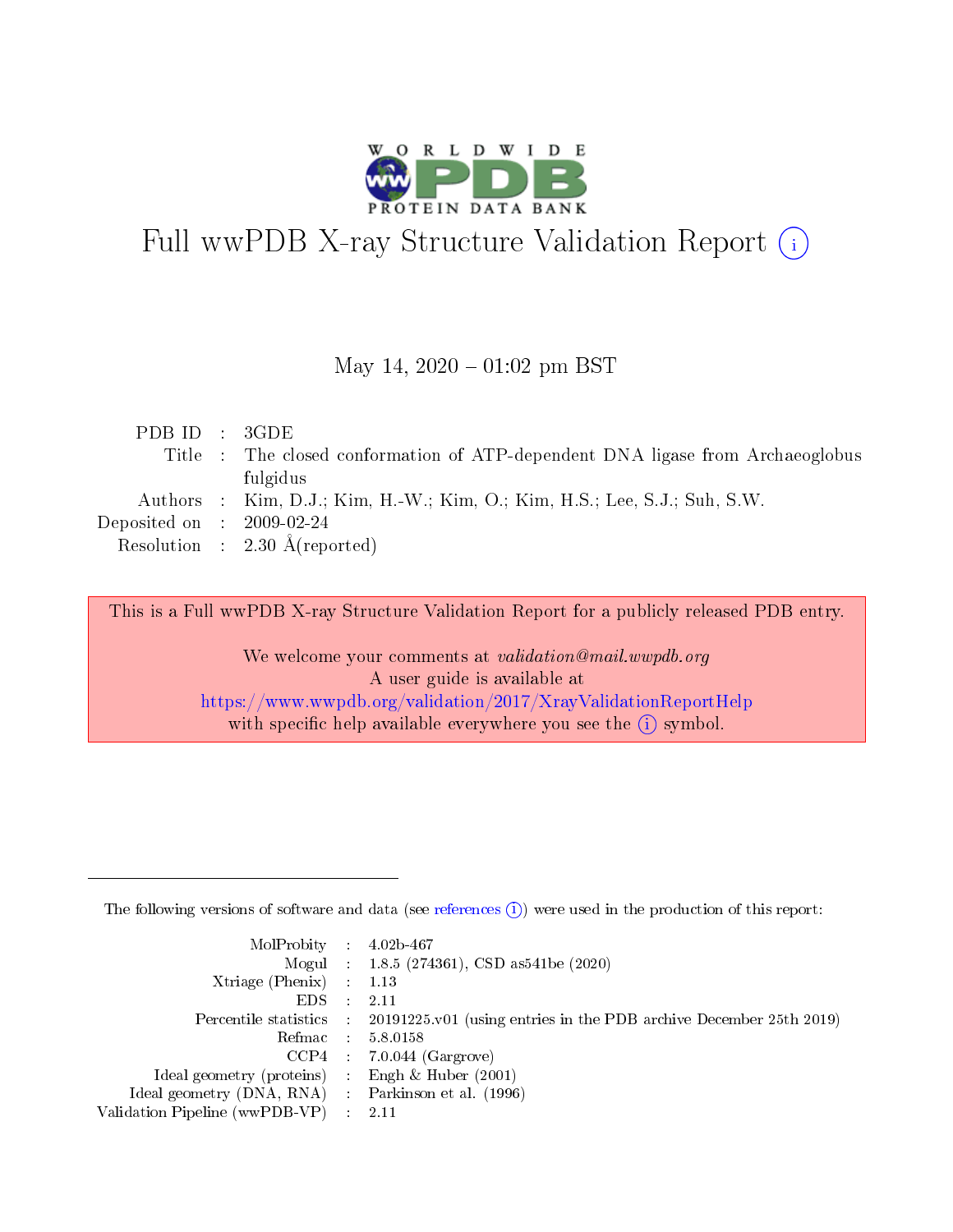## 1 [O](https://www.wwpdb.org/validation/2017/XrayValidationReportHelp#overall_quality)verall quality at a glance  $(i)$

The following experimental techniques were used to determine the structure: X-RAY DIFFRACTION

The reported resolution of this entry is 2.30 Å.

Percentile scores (ranging between 0-100) for global validation metrics of the entry are shown in the following graphic. The table shows the number of entries on which the scores are based.



| Metric                | Whole archive<br>$(\#\mathrm{Entries})$ | Similar resolution<br>$(\#\text{Entries},\, \text{resolution}\; \text{range}(\textup{\AA}))$ |  |
|-----------------------|-----------------------------------------|----------------------------------------------------------------------------------------------|--|
| $R_{free}$            | 130704                                  | $5042$ $(2.30-2.30)$                                                                         |  |
| Clashscore            | 141614                                  | $5643(2.30-2.30)$                                                                            |  |
| Ramachandran outliers | 138981                                  | $5575(2.30-2.30)$                                                                            |  |
| Sidechain outliers    | 138945                                  | $5575(2.30-2.30)$                                                                            |  |
| RSRZ outliers         | 127900                                  | $4938(2.30-2.30)$                                                                            |  |

The table below summarises the geometric issues observed across the polymeric chains and their fit to the electron density. The red, orange, yellow and green segments on the lower bar indicate the fraction of residues that contain outliers for  $\geq=3$ , 2, 1 and 0 types of geometric quality criteria respectively. A grey segment represents the fraction of residues that are not modelled. The numeric value for each fraction is indicated below the corresponding segment, with a dot representing fractions  $\epsilon=5\%$  The upper red bar (where present) indicates the fraction of residues that have poor fit to the electron density. The numeric value is given above the bar.

| Mol | $\cap$ hain | Length | Quality of chain |     |  |
|-----|-------------|--------|------------------|-----|--|
|     |             |        | 6%               |     |  |
|     | . .         | 558    | 75%              | 20% |  |

The following table lists non-polymeric compounds, carbohydrate monomers and non-standard residues in protein, DNA, RNA chains that are outliers for geometric or electron-density-fit criteria:

|  |                                                                                                                                                                                                                                                                                 |  |  | Mol   Type   Chain   Res   Chirality   Geometry   Clashes   Electron density |
|--|---------------------------------------------------------------------------------------------------------------------------------------------------------------------------------------------------------------------------------------------------------------------------------|--|--|------------------------------------------------------------------------------|
|  | $\begin{array}{ c c c c c c c c } \hline \ \text{\normalsize{1}} & 2 & \text{\textnormal{PO4}} & \text{\textnormal{}} & \text{\textnormal{}} & \text{\textnormal{}} & \text{\textnormal{}} & \text{\textnormal{}} & \text{\textnormal{556}} & \text{\textnormal{}} \end{array}$ |  |  |                                                                              |

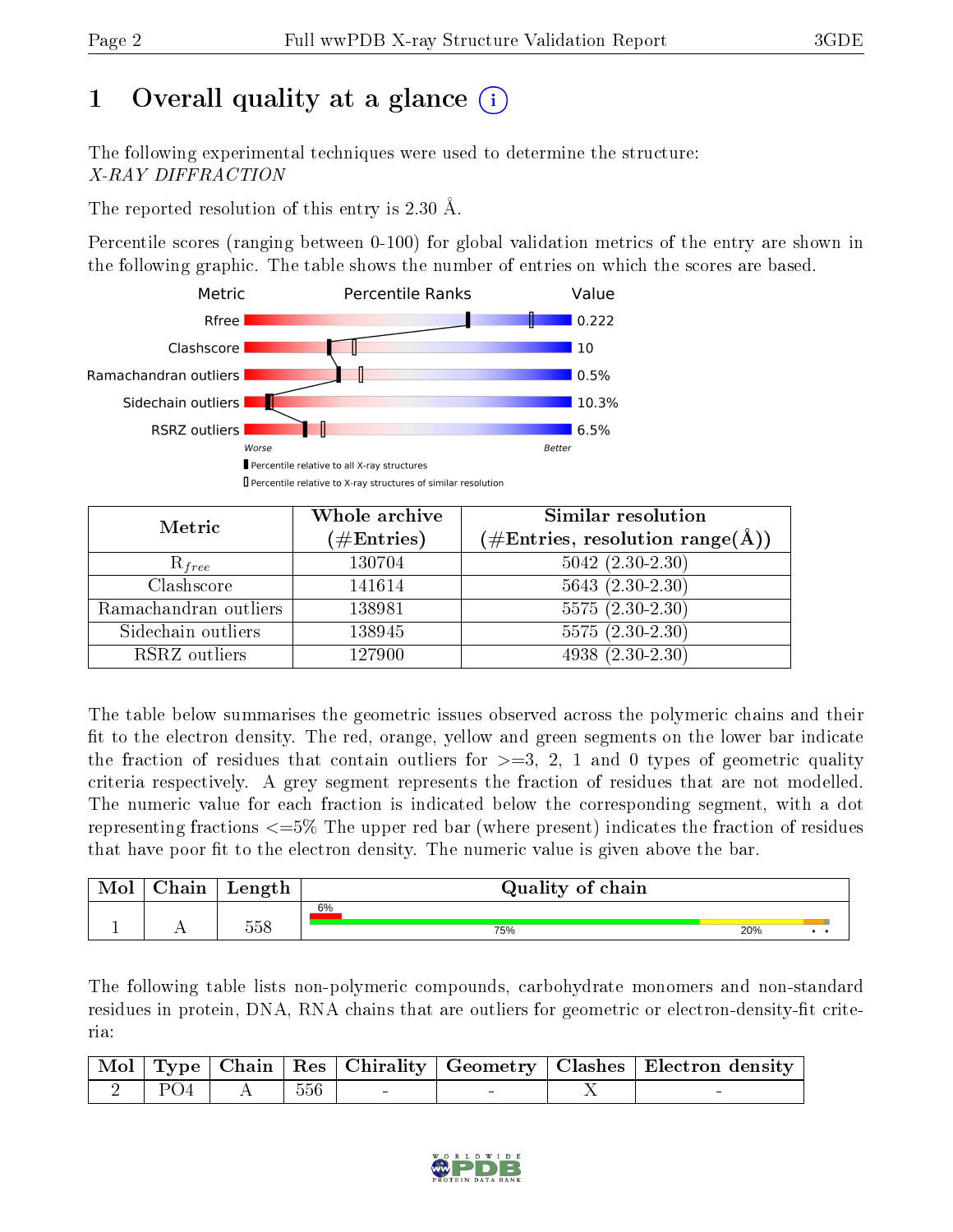## 2 Entry composition (i)

There are 3 unique types of molecules in this entry. The entry contains 4901 atoms, of which 0 are hydrogens and 0 are deuteriums.

In the tables below, the ZeroOcc column contains the number of atoms modelled with zero occupancy, the AltConf column contains the number of residues with at least one atom in alternate conformation and the Trace column contains the number of residues modelled with at most 2 atoms.

• Molecule 1 is a protein called DNA ligase.

| Mol | Chain | Residues | $\rm{Atoms}$        |      |     | ZeroOcc | $\mid$ AltConf $\mid$ Trace $\mid$ |  |  |  |
|-----|-------|----------|---------------------|------|-----|---------|------------------------------------|--|--|--|
|     |       | 551      | $\rm Total$<br>4423 | 2822 | 761 |         |                                    |  |  |  |

There are 3 discrepancies between the modelled and reference sequences:

| Chain | Residue                  | $\mid$ Modelled | Actual | Comment        | <b>Reference</b> |
|-------|--------------------------|-----------------|--------|----------------|------------------|
|       | $\overline{\phantom{a}}$ | GHA             |        | EXPRESSION TAG | UNP 029632       |
|       | $\sim$                   | SER.            |        | EXPRESSION TAG | UNP 029632       |
|       |                          |                 |        | EXPRESSION     | $N$ P ()29632    |

• Molecule 2 is PHOSPHATE ION (three-letter code: PO4) (formula:  $O_4P$ ).



|  | $Mol$   Chain   Residues | Atoms     | $ZeroOcc$   AltConf |
|--|--------------------------|-----------|---------------------|
|  |                          | Total O P |                     |
|  |                          | Total O P |                     |

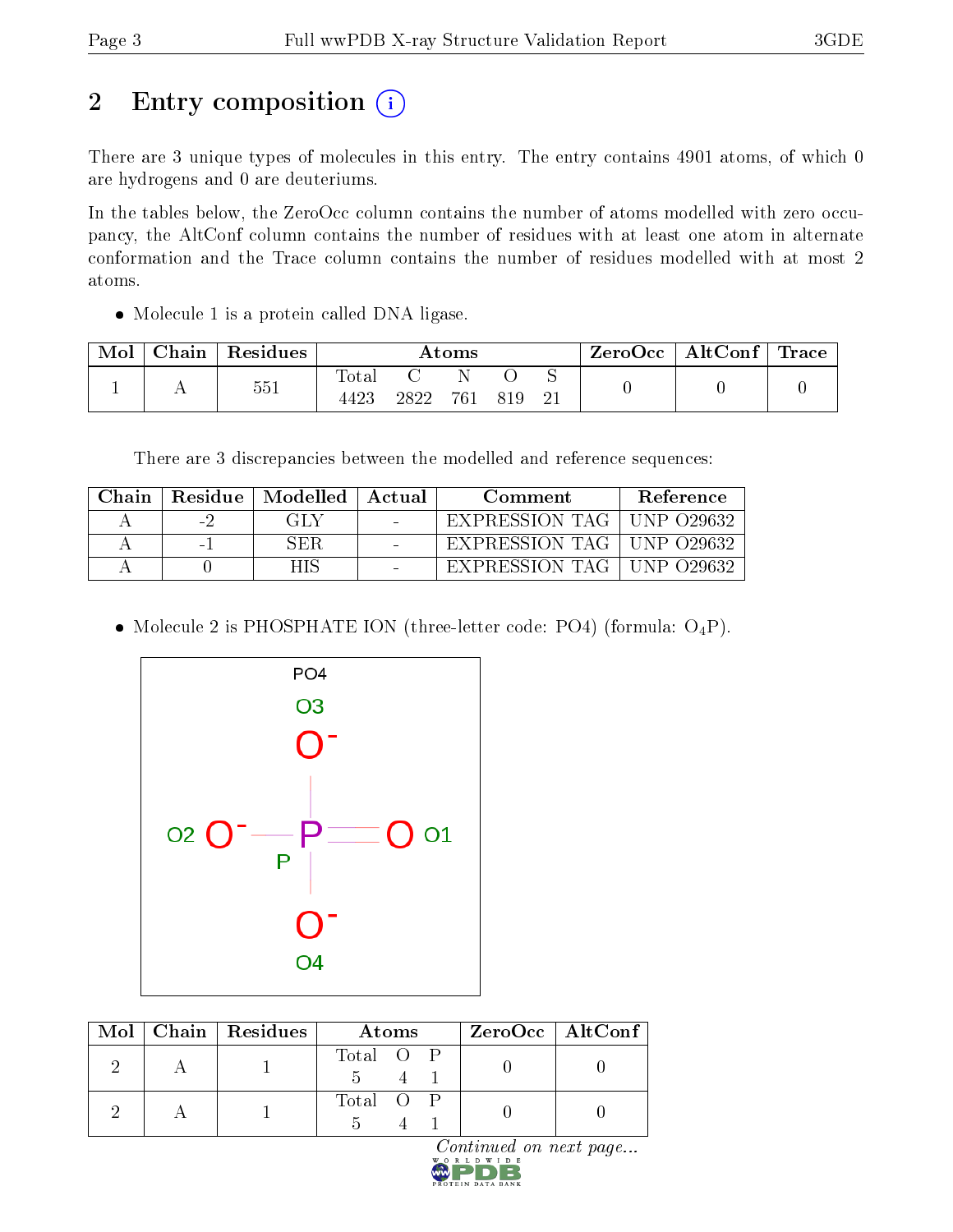Continued from previous page...

|  | Mol   Chain   Residues | Atoms     | $ZeroOcc \   \ AltConf$ |  |
|--|------------------------|-----------|-------------------------|--|
|  |                        | Total O P |                         |  |
|  |                        | Total O   |                         |  |

 $\bullet\,$  Molecule 3 is water.

| Mol | $\vert$ Chain $\vert$ Residues $\vert$ | Atoms               | $\vert$ ZeroOcc $\vert$ AltConf |  |
|-----|----------------------------------------|---------------------|---------------------------------|--|
|     | 458                                    | Total<br>458<br>458 |                                 |  |

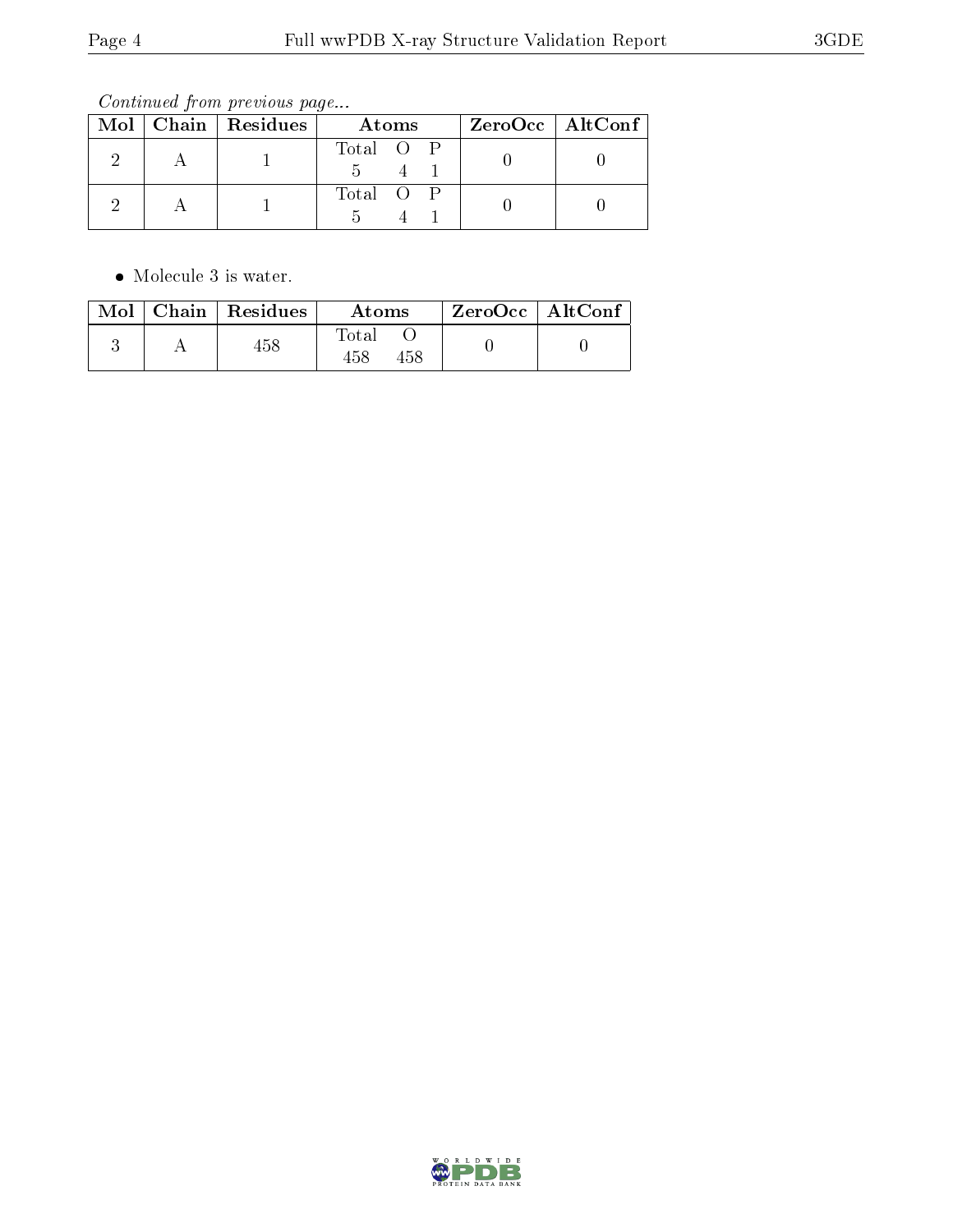## 3 Residue-property plots  $(i)$

These plots are drawn for all protein, RNA and DNA chains in the entry. The first graphic for a chain summarises the proportions of the various outlier classes displayed in the second graphic. The second graphic shows the sequence view annotated by issues in geometry and electron density. Residues are color-coded according to the number of geometric quality criteria for which they contain at least one outlier: green  $= 0$ , yellow  $= 1$ , orange  $= 2$  and red  $= 3$  or more. A red dot above a residue indicates a poor fit to the electron density (RSRZ  $> 2$ ). Stretches of 2 or more consecutive residues without any outlier are shown as a green connector. Residues present in the sample, but not in the model, are shown in grey.



• Molecule 1: DNA ligase

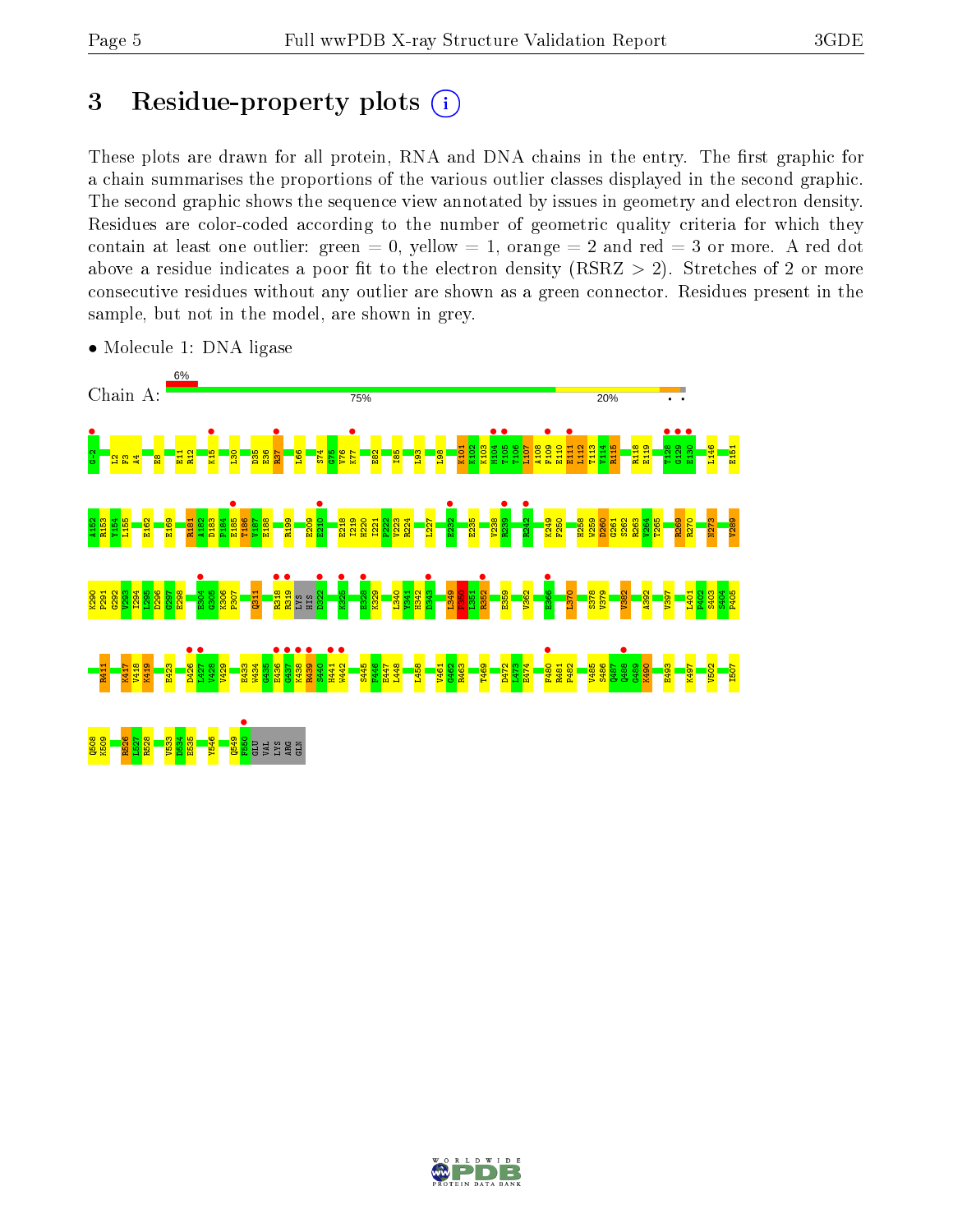## 4 Data and refinement statistics  $(i)$

| Property                                                         | Value                                            | Source     |
|------------------------------------------------------------------|--------------------------------------------------|------------|
| Space group                                                      | P 41 21 2                                        | Depositor  |
| Cell constants                                                   | $94.36\text{\AA}$ 197.42Å<br>94.36Å              | Depositor  |
| a, b, c, $\alpha$ , $\beta$ , $\gamma$                           | $90.00^{\circ}$ $90.00^{\circ}$<br>$90.00^\circ$ |            |
| Resolution $(A)$                                                 | 20.00<br>2.30<br>$\frac{1}{2}$                   | Depositor  |
|                                                                  | $19.84 - 2.30$                                   | <b>EDS</b> |
| % Data completeness                                              | $99.8(20.00-2.30)$                               | Depositor  |
| (in resolution range)                                            | 99.8 (19.84-2.30)                                | <b>EDS</b> |
| $\mathrm{R}_{merge}$                                             | 0.09                                             | Depositor  |
| $\mathrm{R}_{sym}$                                               | (Not available)                                  | Depositor  |
| $\langle I/\sigma(I) \rangle^{-1}$                               | $5.14$ (at 2.30Å)                                | Xtriage    |
| Refinement program                                               | REFMAC 5.2.0019                                  | Depositor  |
| $R, R_{free}$                                                    | 0.215<br>0.277<br>$\frac{1}{2}$                  | Depositor  |
|                                                                  | 0.216<br>0.222<br>$\ddot{\phantom{a}}$           | DCC        |
| $R_{free}$ test set                                              | 4017 reflections $(9.97\%)$                      | wwPDB-VP   |
| Wilson B-factor $(A^2)$                                          | 35.7                                             | Xtriage    |
| Anisotropy                                                       | 0.050                                            | Xtriage    |
| Bulk solvent $k_{sol}(\text{e}/\text{A}^3), B_{sol}(\text{A}^2)$ | 0.37, 56.0                                       | <b>EDS</b> |
| L-test for twinning <sup>2</sup>                                 | $< L >$ = 0.49, $< L^2 >$ = 0.32                 | Xtriage    |
| Estimated twinning fraction                                      | No twinning to report.                           | Xtriage    |
| $F_o, F_c$ correlation                                           | 0.94                                             | <b>EDS</b> |
| Total number of atoms                                            | 4901                                             | wwPDB-VP   |
| Average B, all atoms $(A^2)$                                     | 37.0                                             | wwPDB-VP   |

Xtriage's analysis on translational NCS is as follows: The largest off-origin peak in the Patterson function is 2.97% of the height of the origin peak. No significant pseudotranslation is detected.

<sup>&</sup>lt;sup>2</sup>Theoretical values of  $\langle |L| \rangle$ ,  $\langle L^2 \rangle$  for acentric reflections are 0.5, 0.333 respectively for untwinned datasets, and 0.375, 0.2 for perfectly twinned datasets.



<span id="page-5-1"></span><span id="page-5-0"></span><sup>1</sup> Intensities estimated from amplitudes.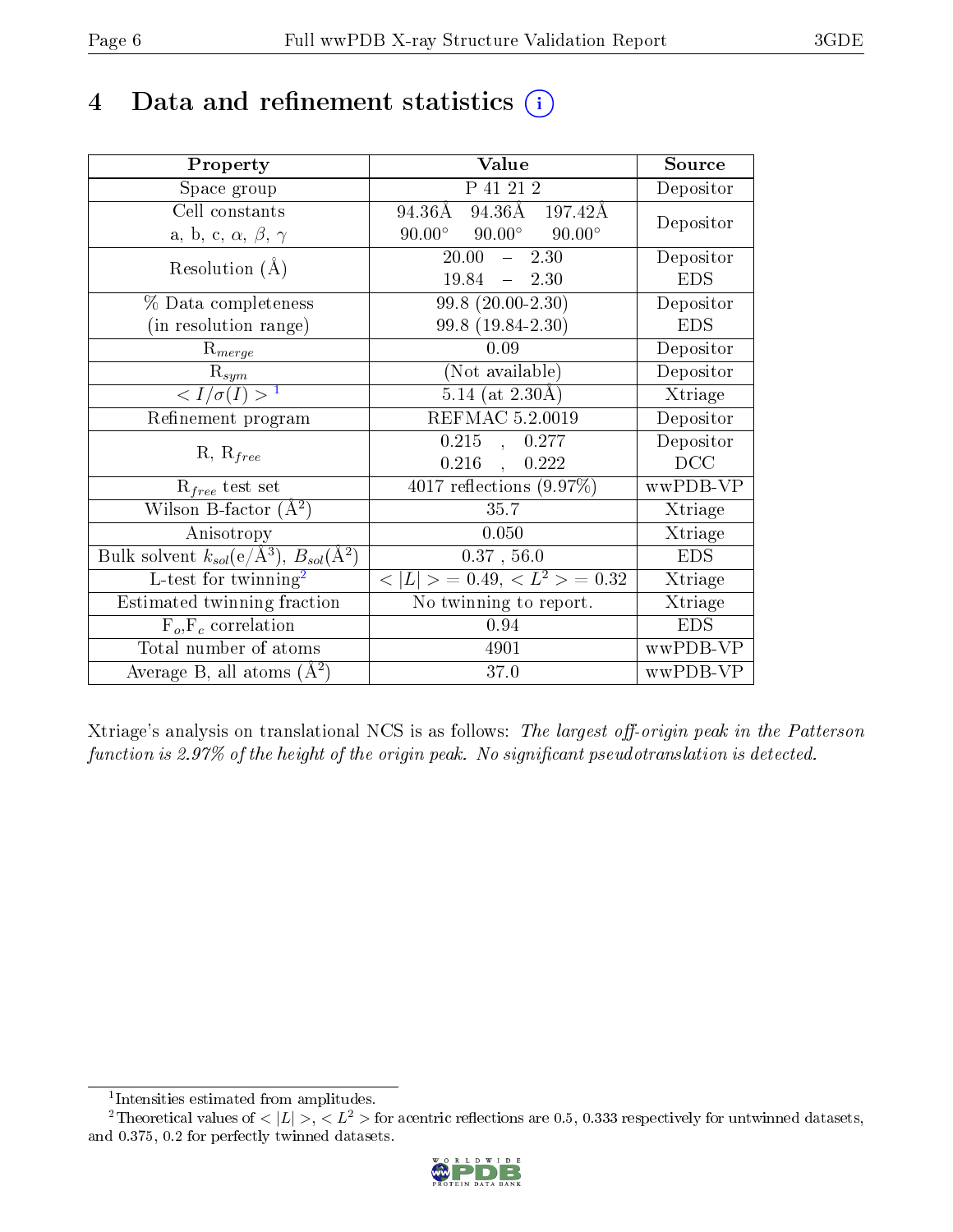## 5 Model quality  $(i)$

### 5.1 Standard geometry (i)

Bond lengths and bond angles in the following residue types are not validated in this section: PO4

The Z score for a bond length (or angle) is the number of standard deviations the observed value is removed from the expected value. A bond length (or angle) with  $|Z| > 5$  is considered an outlier worth inspection. RMSZ is the root-mean-square of all Z scores of the bond lengths (or angles).

| $Mol$   Chain |      | Bond lengths                            | Bond angles |                    |  |
|---------------|------|-----------------------------------------|-------------|--------------------|--|
|               |      | RMSZ $\mid \#  Z  > 5 \mid$ RMSZ $\mid$ |             | $\# Z  > 5$        |  |
|               | 0.49 | 0/4497                                  | 0.67        | $3/6049$ $(0.0\%)$ |  |

Chiral center outliers are detected by calculating the chiral volume of a chiral center and verifying if the center is modelled as a planar moiety or with the opposite hand.A planarity outlier is detected by checking planarity of atoms in a peptide group, atoms in a mainchain group or atoms of a sidechain that are expected to be planar.

|  | $\mid$ Mol $\mid$ Chain $\mid$ #Chirality outliers $\mid$ #Planarity outliers $\mid$ |
|--|--------------------------------------------------------------------------------------|
|  |                                                                                      |

There are no bond length outliers.

All (3) bond angle outliers are listed below:

| Mol | Chain | Res | Type  | Atoms      |       | Observed $(°)$ | Ideal $(^\circ)$ |
|-----|-------|-----|-------|------------|-------|----------------|------------------|
|     |       | 411 | ARG-  | NE-CZ-NH2- | -6.56 | 117.02         | 120.30           |
|     |       | 411 | A R.G | NE-CZ-NH1  | -5.40 | 123.00         | 120.30           |
|     |       |     | LEU   | $CA-CB-CG$ | 5.00  | 126.80         | 115.30           |

There are no chirality outliers.

All (1) planarity outliers are listed below:

|  |      | $\lceil\,\mathrm{Mol}\hskip.7pt\rceil$ Chain $\mid\mathrm{Res}\mid\mathrm{Type}\mid\mathrm{Group}\mid$ |
|--|------|--------------------------------------------------------------------------------------------------------|
|  | -349 | LEU   Peptide                                                                                          |

#### 5.2 Too-close contacts  $\overline{a}$

In the following table, the Non-H and H(model) columns list the number of non-hydrogen atoms and hydrogen atoms in the chain respectively. The H(added) column lists the number of hydrogen atoms added and optimized by MolProbity. The Clashes column lists the number of clashes within

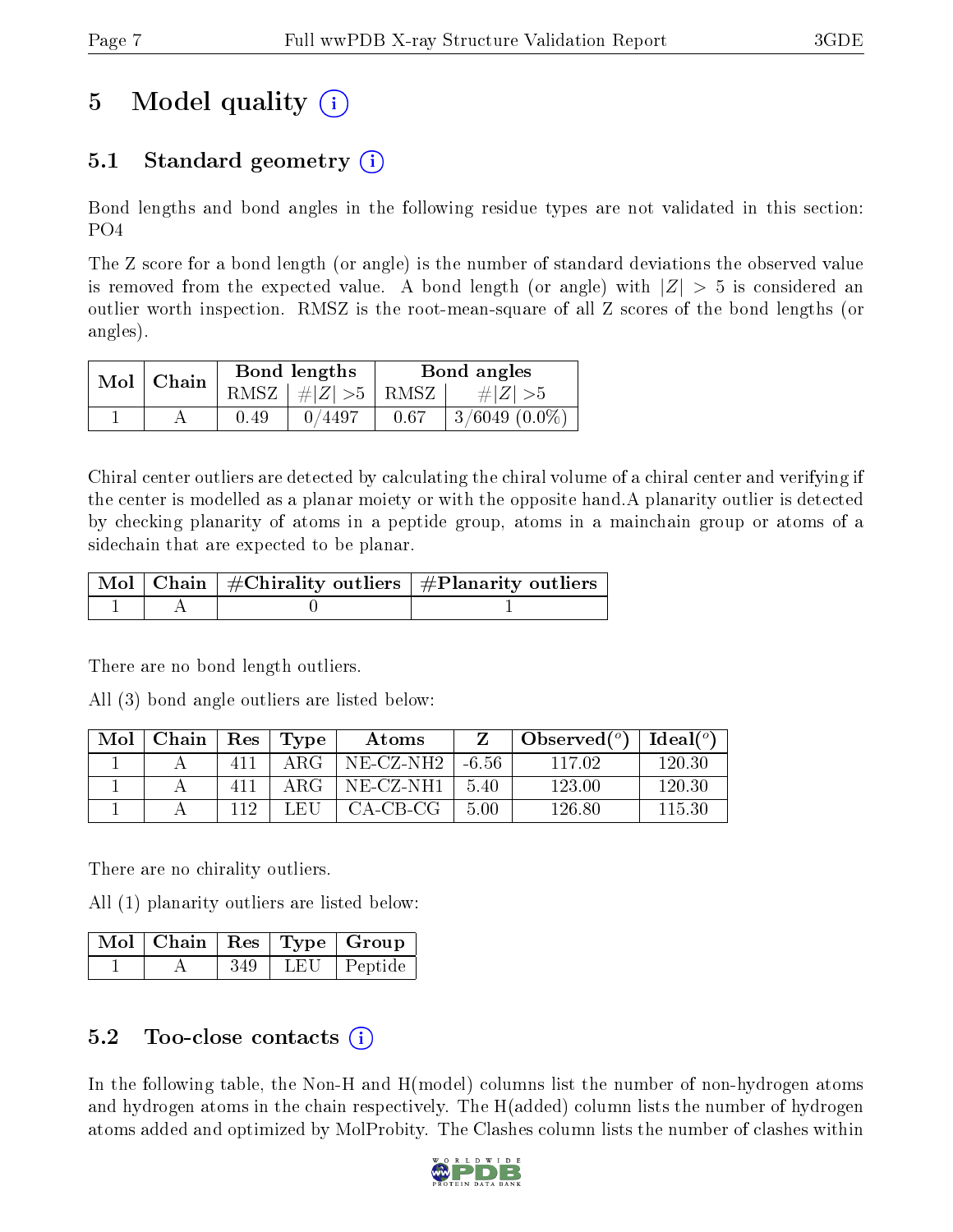| Mol |                  |      | Chain   Non-H   H(model)   H(added)   Clashes   Symm-Clashes |
|-----|------------------|------|--------------------------------------------------------------|
|     | 4423             | 4537 |                                                              |
|     |                  |      |                                                              |
|     | 458              |      |                                                              |
|     | 490 <sup>-</sup> | 1537 |                                                              |

the asymmetric unit, whereas Symm-Clashes lists symmetry related clashes.

The all-atom clashscore is defined as the number of clashes found per 1000 atoms (including hydrogen atoms). The all-atom clashscore for this structure is 10.

All (94) close contacts within the same asymmetric unit are listed below, sorted by their clash magnitude.

| Atom-1                       | Atom-2                      | Interatomic    | Clash         |
|------------------------------|-----------------------------|----------------|---------------|
|                              |                             | distance $(A)$ | overlap $(A)$ |
| 1:A:507:ILE:H                | 1: A:549: GLN: HE22         | 1.20           | 0.86          |
| 1: A: 186: THR: HG21         | 1: A:209: GLU:OE1           | 1.74           | 0.86          |
| 1: A:445: SER:OG             | 1:A:463:ARG:HD3             | 1.76           | 0.84          |
| $1:A:260:ASP:\overline{HB3}$ | 1:A:261:GLY:HA2             | 1.60           | 0.82          |
| 1:A:318:ARG:HH11             | 1:A:318:ARG:HG2             | 1.44           | 0.82          |
| 1: A:259:TRP:HA              | 1:A:260:ASP:HB2             | 1.62           | 0.80          |
| 1: A: 110: GLU:O             | 1: A: 111: GLU: HB2         | 1.80           | 0.79          |
| 1:A:4:ALA:O                  | 1: A:8: GLU: HG2            | 1.83           | 0.78          |
| 1:A:183:ASP:HB3              | 1: A: 186: THR: HG23        | 1.63           | 0.78          |
| $1:\overline{A:35:ASP:OD1}$  | $1:A:37:\overline{ARG:HG2}$ | 1.85           | 0.77          |
| 1:A:260:ASP:H                | 1:A:292:GLY:H               | 1.34           | 0.76          |
| 1: A:107:LEU:HD12            | 1: A:107:LEU:H              | 1.50           | 0.75          |
| 1: A: 183: ASP: HB3          | 1: A:186:THR:CG2            | 2.17           | 0.74          |
| 1: A:110: GLU:OE2            | 3:A:974:HOH:O               | 2.05           | 0.74          |
| 1:A:108:ALA:HB3              | 3:A:639:HOH:O               | 1.87           | 0.73          |
| 1: A:318: ARG:O              | 1:A:319:ARG:HB2             | 1.89           | 0.72          |
| 1:A:411:ARG:NH2              | 2:A:556:PO4:O2              | 2.28           | 0.67          |
| 1:A:269:ARG:HG3              | 1:A:270:ARG:HD2             | 1.76           | 0.66          |
| 1:A:260:ASP:N                | 1:A:292:GLY:H               | 1.95           | 0.64          |
| 1:A:419:LYS:HE3              | 1:A:423:GLU:OE1             | 1.98           | 0.64          |
| 1:A:447:GLU:OE1              | 1: A:463:ARG:HG3            | 1.98           | 0.63          |
| 1:A:93:LEU:HD23              | 1:A:153:ARG:HD2             | 1.81           | 0.62          |
| 1:A:318:ARG:HG2              | 1: A:318: ARG: NH1          | 2.13           | 0.62          |
| 1:A:403:SER:HA               | 3:A:960:HOH:O               | 1.99           | 0.62          |
| 1:A:115:ARG:O                | 1:A:119:GLU:HG2             | 2.00           | 0.61          |
| 1:A:260:ASP:OD2              | 1:A:263:ARG:N               | 2.31           | 0.61          |
| 1:A:434:TRP:HB2              | 1: A:490: LYS: HE3          | 1.84           | 0.60          |
| 1: A:509: LYS: HG3           | 1: A:546: TYR: CZ           | 2.38           | 0.59          |
| 1:A:289:VAL:HB               | 3:A:848:HOH:O               | 2.02           | 0.59          |

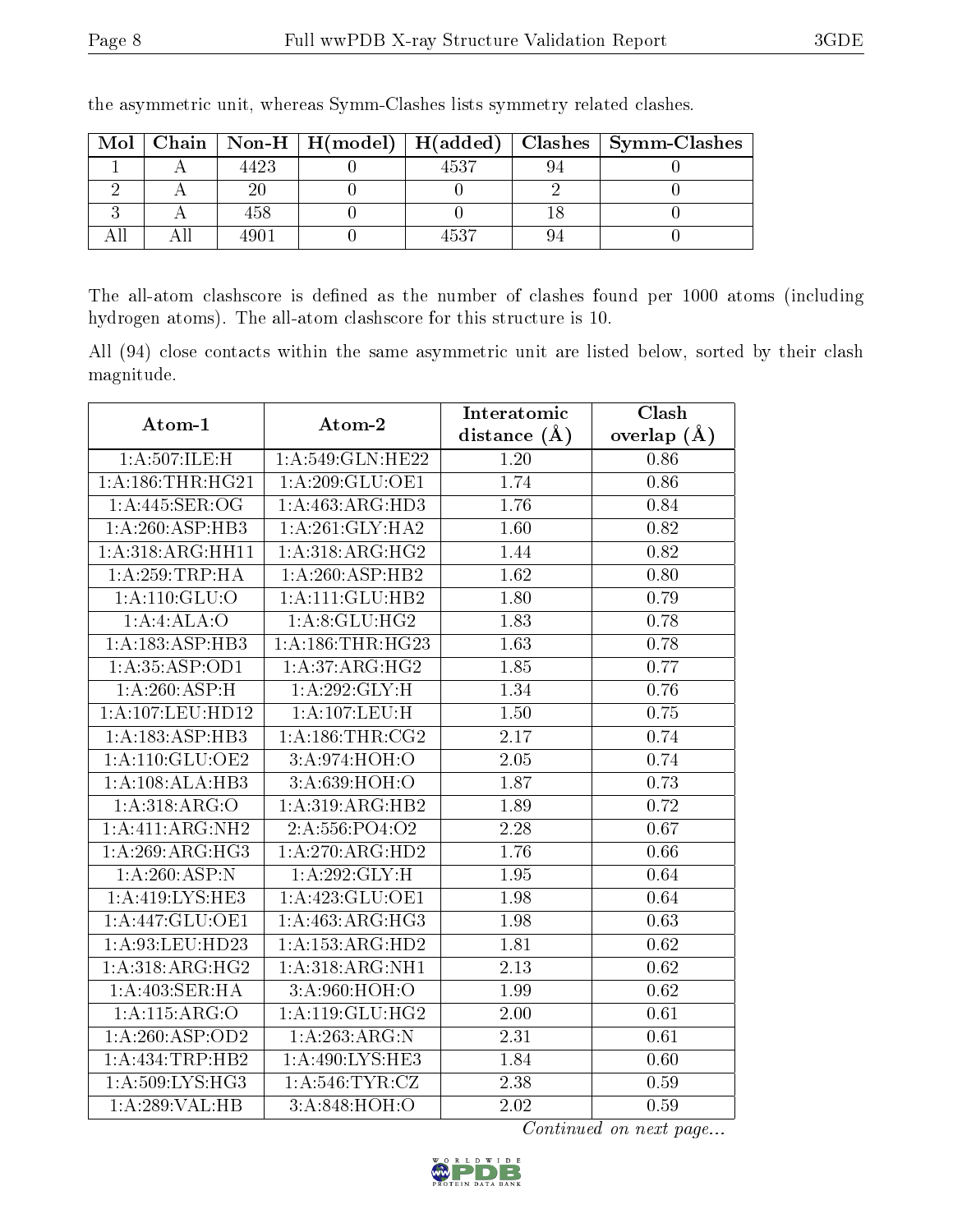| Continued from previous page |                               | Interatomic       | Clash           |
|------------------------------|-------------------------------|-------------------|-----------------|
| Atom-1                       | Atom-2                        | distance $(A)$    | overlap $(\AA)$ |
| 1:A:8:GLU:HB3                | 1:A:12:ARG:HH21               | 1.67              | 0.58            |
| 1: A:219: ILE: HA            | 1:A:294:ILE:HD11              | 1.86              | 0.58            |
| 1: A:110: GLU:O              | 1: A: 111: GLU: CB            | 2.52              | 0.58            |
| 1: A:249: LYS: HE3           | 1: A: 417: LYS: HD3           | 1.85              | 0.57            |
| 1:A:429:VAL:HG11             | 1: A:480: PHE: CZ             | 2.39              | 0.57            |
| 1: A:359: GLU: HA            | 1: A:370: LEU: HD21           | 1.87              | 0.57            |
| 1:A:397:VAL:HG23             | 1:A:418:VAL:HG13              | 1.87              | 0.57            |
| 1:A:220:HIS:HD2              | 1: A:265:THR:OG1              | 1.88              | 0.56            |
| 1:A:311:GLN:HE21             | 1: A:311: GLN: H              | 1.53              | 0.56            |
| 1: A:218: GLU:HG3            | 1:A:221:ILE:HD12              | 1.87              | 0.55            |
| 1: A:118: ARG:HD3            | 3:A:606:HOH:O                 | 2.07              | 0.55            |
| 1:A:426:ASP:OD2              | 1: A:528: ARG:HG3             | $\overline{2.07}$ | 0.55            |
| 1: A: 250: PHE: HB2          | 1:A:298:GLU:HG2               | 1.88              | 0.54            |
| 1:A:235:GLU:HA               | 1:A:238:VAL:HG12              | 1.90              | 0.54            |
| 1:A:258:HIS:ND1              | 1:A:294:ILE:HG12              | 2.22              | 0.54            |
| 1:A:270:ARG:HB3              | 1:A:535:GLU:HG3               | 1.89              | 0.53            |
| 1: A:261: GLY:HA3            | 1:A:291:PRO:HB3               | 1.89              | 0.53            |
| 1:A:445:SER:HG               | 1:A:463:ARG:HD3               | 1.71              | 0.53            |
| 1: A:259:TRP:HA              | 1:A:260:ASP:CB                | 2.36              | 0.52            |
| 1: A:238: VAL:CG1            | 1: A:379: VAL:HG22            | 2.39              | 0.52            |
| 1: A:311: GLN: NE2           | 1: A:311: GLN: H              | 2.07              | 0.52            |
| 1: A: 162: GLU: HG3          | 1:A:162:GLU:O                 | 2.10              | 0.51            |
| 1:A:318:ARG:O                | 1: A:319: ARG: CB             | 2.59              | 0.51            |
| 1: A:290: LYS: HE3           | 1: A: 342: HIS: CD2           | 2.47              | 0.50            |
| 1: A:397: VAL:HG23           | 1:A:418:VAL:CG1               | 2.42              | 0.49            |
| 1:A:439:ARG:HB3              | 1:A:439:ARG:HH11              | 1.77              | 0.49            |
| 1: A: 162: GLU: HG3          | 3:A:701:HOH:O                 | 2.11              | 0.49            |
| 1:A:270:ARG:HD3              | 3:A:592:HOH:O                 | 2.14              | 0.48            |
| 1: A:486: SER:HB3            | 1:A:493:GLU:HB2               | 1.96              | 0.48            |
| 1:A:82:GLU:O                 | 1:A:85:ILE:HG22               | 2.14              | 0.47            |
| 1:A:481:ARG:HD2              | 3: A:980:HOH:O                | 2.15              | 0.47            |
| 1: A:260: ASP:CB             | 1:A:261:GLY:HA2               | 2.35              | 0.46            |
| 1:A:397:VAL:CG2              | 1: A:418: VAL:HG13            | 2.45              | 0.46            |
| 1:A:290:LYS:CD               | $3:A:806:\overline{HOH:O}$    | 2.64              | 0.46            |
| 1:A:181:ARG:NH2              | 3: A:632: HOH:O               | 2.47              | 0.45            |
| $1:A:426:\overline{ASP:HB2}$ | 3:A:779:HOH:O                 | 2.16              | 0.45            |
| 1: A:526: ARG: NH2           | 3:A:773:HOH:O                 | 2.35              | 0.45            |
| 1: A:350: PRO:HA             | 3:A:960:HOH:O                 | 2.16              | 0.44            |
| 1:A:273:ASN:C                | $1:A:273:ASN:H\overline{D22}$ | 2.20              | 0.44            |
| 1:A:349:LEU:O                | 1: A:405:PRO:HA               | 2.18              | 0.44            |
| 1:A:378:SER:O                | 1:A:382:VAL:HG12              | 2.17              | 0.44            |

Continued from previous page.

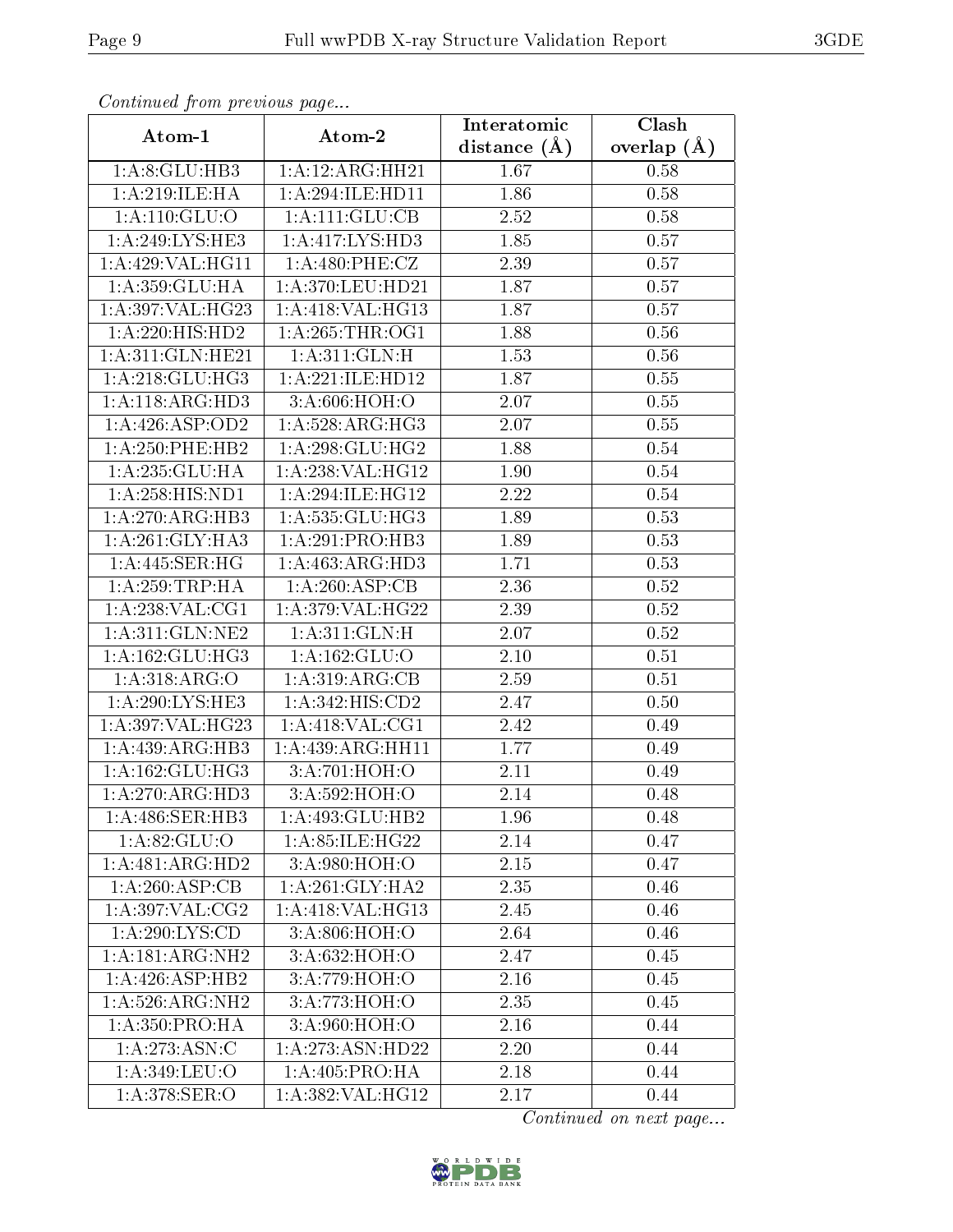|                              |                                  | Interatomic    | <b>Clash</b>  |
|------------------------------|----------------------------------|----------------|---------------|
| Atom-1                       | Atom-2                           | distance $(A)$ | overlap $(A)$ |
| 1:A:433:GLU:HB2              | 1:A:445:SER:HB3                  | 1.99           | 0.44          |
| 1:A:4:ALA:O                  | 1:A:8:GLU:CG                     | 2.60           | 0.44          |
| 1: A:306: LYS: HA            | 1: A: 307: PRO: HD3              | 1.86           | 0.43          |
| 1: A:448:LEU:HD13            | 1:A:502:VAL:HG21                 | 2.00           | 0.43          |
| $1:A:260:\overline{ASP:HB3}$ | 1:A:261:GLY:CA                   | 2.38           | 0.43          |
| 1:A:3:PHE:HD1                | 1: A:151: GLU:HG2                | 1.84           | 0.43          |
| 1: A:469:THR:O               | 1:A:472:ASP:HB2                  | 2.19           | 0.43          |
| 1:A:227:LEU:HD13             | 1:A:411:ARG:NH1                  | 2.35           | 0.42          |
| 1:A:2:LEU:HA                 | 1: A:113:THR:HA                  | 2.01           | 0.42          |
| 1:A:74:SER:HB2               | 1:A:101:LYS:HE2                  | 2.01           | 0.42          |
| 1: A:441: HIS: HD2           | 3:A:859:HOH:O                    | 2.03           | 0.42          |
| 1: A:36: GLU:HG3             | 3:A:943:HOH:O                    | 2.20           | 0.41          |
| 1: A:219: ILE: HG23          | $1:A:258:HIS:H\overline{B3}$     | 2.02           | 0.41          |
| 1:A:442:TRP:CE2              | 1:A:474:GLU:HG3                  | 2.56           | 0.41          |
| 1:A:411:ARG:HH22             | 2: A: 556: PO4: P                | 2.42           | 0.41          |
| 1:A:218:GLU:CG               | 1:A:221:ILE:HD12                 | 2.51           | 0.41          |
| 1: A:438: LYS: HG2           | 3:A:977:HOH:O                    | 2.20           | 0.41          |
| 1:A:290:LYS:HD2              | 3:A:806:HOH:O                    | 2.21           | 0.41          |
| 1:A:442:TRP:CZ2              | 1: A:474: GLU: HG3               | 2.56           | 0.41          |
| 1:A:481:ARG:HB3              | 1:A:482:PRO:HD3                  | 2.03           | 0.41          |
| 1:A:352:ARG:HG2              | 3:A:960:HOH:O                    | 2.21           | 0.40          |
| 1: A:307: PRO:HG2            | 1:A:392:ALA:O                    | 2.21           | 0.40          |
| 1:A:438:LYS:HA               | 1: A:438: LYS: HE2               | 2.03           | 0.40          |
| 1: A:98: LEU:O               | $1: A: 101: LYS: \overline{HE3}$ | 2.21           | 0.40          |

Continued from previous page...

There are no symmetry-related clashes.

#### 5.3 Torsion angles (i)

#### 5.3.1 Protein backbone (i)

In the following table, the Percentiles column shows the percent Ramachandran outliers of the chain as a percentile score with respect to all X-ray entries followed by that with respect to entries of similar resolution.

The Analysed column shows the number of residues for which the backbone conformation was analysed, and the total number of residues.

|  | $\boxed{\text{Mol}}$ Chain $\boxed{\text{Analysed}}$ |  | Favoured   Allowed   Outliers   Percentiles |
|--|------------------------------------------------------|--|---------------------------------------------|
|  |                                                      |  |                                             |

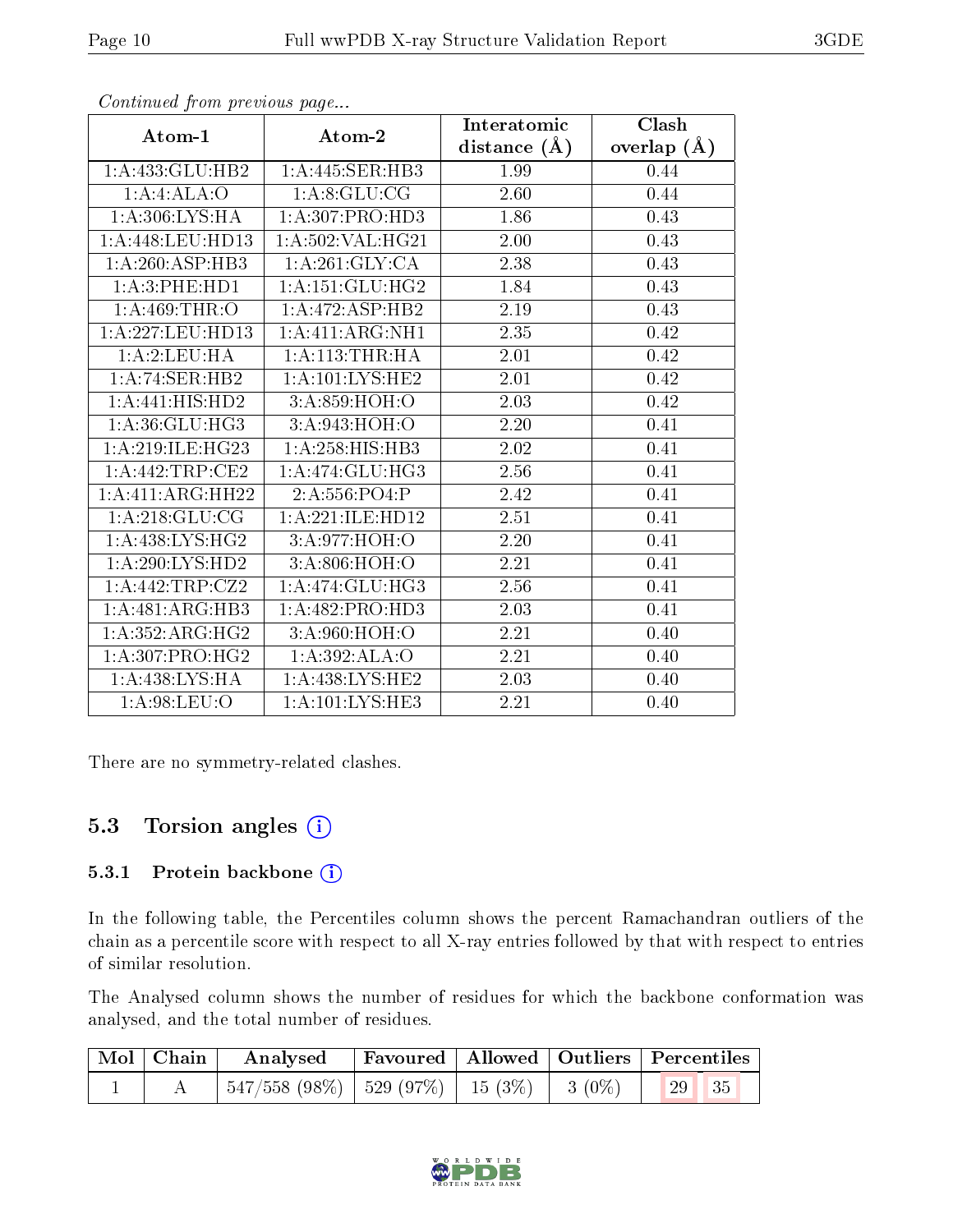All (3) Ramachandran outliers are listed below:

| Mol | Chain | Res | Type |
|-----|-------|-----|------|
|     |       | 111 | GLI. |
|     |       | 260 |      |
|     |       | 350 |      |

#### 5.3.2 Protein sidechains (i)

In the following table, the Percentiles column shows the percent sidechain outliers of the chain as a percentile score with respect to all X-ray entries followed by that with respect to entries of similar resolution.

The Analysed column shows the number of residues for which the sidechain conformation was analysed, and the total number of residues.

| $\mid$ Mol $\mid$ Chain | Analysed                                  | Rotameric   Outliers   Percentiles |             |
|-------------------------|-------------------------------------------|------------------------------------|-------------|
|                         | $477/484$ (99\%)   428 (90\%)   49 (10\%) |                                    | $\boxed{7}$ |

All (49) residues with a non-rotameric sidechain are listed below:

| Mol            | Chain                               | Res              | Type                                |
|----------------|-------------------------------------|------------------|-------------------------------------|
| $\mathbf 1$    | $\boldsymbol{A}$                    | 11               | GLU                                 |
| $\overline{1}$ | $\overline{A}$                      | $\overline{15}$  | <b>LYS</b>                          |
| $\mathbf{1}$   | $\frac{\overline{A}}{\overline{A}}$ | 30               | <b>LEU</b>                          |
| $\mathbf{1}$   |                                     | 37               | $\overline{\rm{ARG}}$               |
| $\overline{1}$ | $\overline{A}$                      | 66               | <b>LEU</b>                          |
| $\overline{1}$ | $\overline{A}$                      | 76               | VĀL                                 |
| $\mathbf{1}$   | $\overline{A}$                      | 77               | <b>LYS</b>                          |
| $\mathbf{1}$   | $\overline{A}$                      | 101              | $\overline{\text{LYS}}$             |
| $\overline{1}$ | $\overline{A}$                      | 103              | $\overline{\text{LYS}}$             |
| $\overline{1}$ | $\overline{A}$                      | 107              | LEU                                 |
| $\overline{1}$ | $\overline{A}$                      | 109              | PHE                                 |
| $\mathbf{1}$   | $\overline{A}$                      | 112              | <b>LEU</b>                          |
| $\overline{1}$ | $\overline{\rm A}$                  | 115              | ARG                                 |
| $\overline{1}$ | $\overline{A}$                      | 146              | $\overline{\text{LEU}}$             |
| $\mathbf{1}$   | $\overline{A}$                      | 155              | <b>LEU</b>                          |
| $\overline{1}$ | $\overline{A}$                      | $\overline{1}69$ | $\overline{\mathrm{GLU}}$           |
| $\mathbf{1}$   | $\overline{A}$                      | 181              | $\rm{ARG}$                          |
| $\overline{1}$ | $\overline{A}$                      | 185              | GLU                                 |
| $\overline{1}$ | $\overline{A}$                      | 186              | THR                                 |
| $\mathbf{1}$   | $\overline{A}$                      | 188              | $\mathrm{GL} \overline{\mathrm{U}}$ |
| $\overline{1}$ | $\overline{A}$                      | 199              | $\overline{\rm{ARG}}$               |
| $\overline{1}$ | $\overline{\rm A}$                  | 223              | VAL                                 |

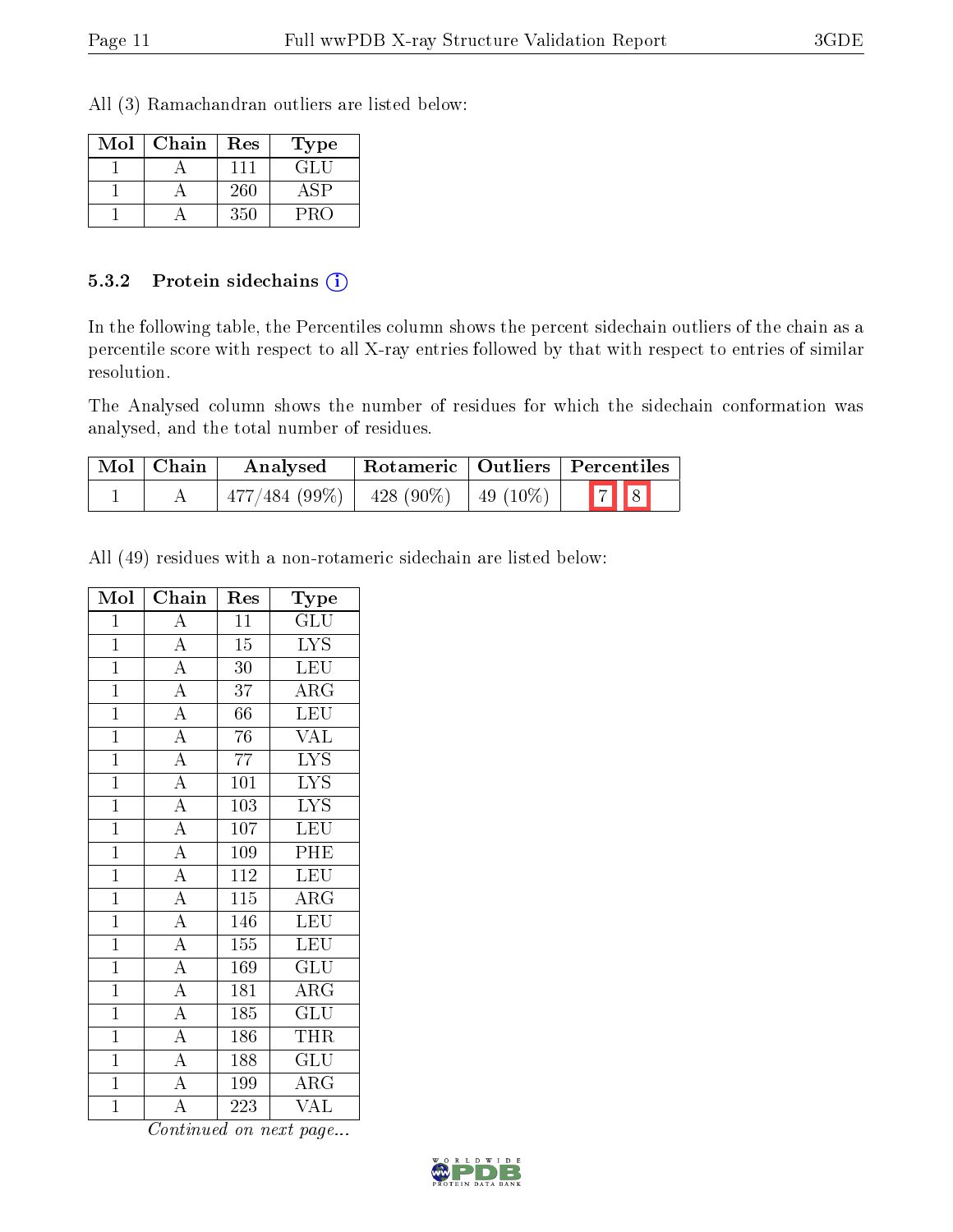| Mol            | Chain                                                                                                       | Res              | Type                      |
|----------------|-------------------------------------------------------------------------------------------------------------|------------------|---------------------------|
| $\overline{1}$ | $\overline{\rm A}$                                                                                          | 224              | $\rm{ARG}$                |
| $\overline{1}$ | $\overline{A}$                                                                                              | 262              | SER                       |
| $\overline{1}$ |                                                                                                             | 269              | $\overline{\text{ARG}}$   |
| $\mathbf{1}$   | $\frac{\overline{A}}{\overline{A}}$                                                                         | 273              | <b>ASN</b>                |
| $\overline{1}$ | $\frac{\overline{A}}{\overline{A}}$                                                                         | 289              | $\overline{\text{VAL}}$   |
| $\mathbf{1}$   |                                                                                                             | 296              | $\overline{\text{ASP}}$   |
| $\mathbf{1}$   |                                                                                                             | 311              | $\overline{\text{GLN}}$   |
| $\overline{1}$ | $\frac{\overline{A}}{\overline{A}}$ $\frac{\overline{A}}{\overline{A}}$ $\frac{\overline{A}}{\overline{A}}$ | 329              | $\overline{\text{LYS}}$   |
| $\mathbf{1}$   |                                                                                                             | 340              | LEU                       |
| $\overline{1}$ |                                                                                                             | 350              | PRO                       |
| $\overline{1}$ |                                                                                                             | 352              | $\rm{ARG}$                |
| $\overline{1}$ |                                                                                                             | $\overline{362}$ | $\overline{\text{VAL}}$   |
| $\overline{1}$ |                                                                                                             | 370              | LEU                       |
| $\overline{1}$ |                                                                                                             | 382              | <b>VAL</b>                |
| $\overline{1}$ | $\frac{\overline{A}}{\overline{A}}$                                                                         | 401              | LEU                       |
| $\mathbf{1}$   |                                                                                                             | 417              | $\overline{\rm LYS}$      |
| $\overline{1}$ |                                                                                                             | 419              | $\overline{\text{LYS}}$   |
| $\mathbf{1}$   |                                                                                                             | 436              | $\overline{\text{GLU}}$   |
| $\mathbf{1}$   |                                                                                                             | 439              | $\overline{\rm{ARG}}$     |
| $\overline{1}$ |                                                                                                             | 458              | <b>LEU</b>                |
| $\overline{1}$ |                                                                                                             | 461              | $\overline{\text{VAL}}$   |
| $\overline{1}$ | $\frac{\overline{A}}{\overline{A}}$ $\frac{\overline{A}}{\overline{A}}$ $\frac{\overline{A}}{\overline{A}}$ | 485              | $\overline{\text{VAL}}$   |
| $\overline{1}$ |                                                                                                             | 490              | $\overline{\text{LYS}}$   |
| $\overline{1}$ | $\frac{\overline{A}}{\overline{A}}$                                                                         | 497              | $\overline{\mathrm{LYS}}$ |
| $\overline{1}$ |                                                                                                             | 508              | $\overline{\text{GLN}}$   |
| $\overline{1}$ |                                                                                                             | 526              | $\rm{ARG}$                |
| $\overline{1}$ | $\overline{\rm A}$                                                                                          | $\overline{533}$ | $\overline{\text{VAL}}$   |

Continued from previous page...

Some sidechains can be flipped to improve hydrogen bonding and reduce clashes. All (8) such sidechains are listed below:

| Mol | Chain | Res | Type       |
|-----|-------|-----|------------|
| 1   | А     | 72  | <b>ASN</b> |
| 1   | А     | 220 | HIS        |
| 1   | А     | 273 | <b>ASN</b> |
| 1   | А     | 311 | <b>GLN</b> |
| 1   | А     | 373 | <b>GLN</b> |
|     |       | 414 | <b>ASN</b> |
|     |       | 488 | <b>GLN</b> |
|     |       | 549 | <b>GLN</b> |

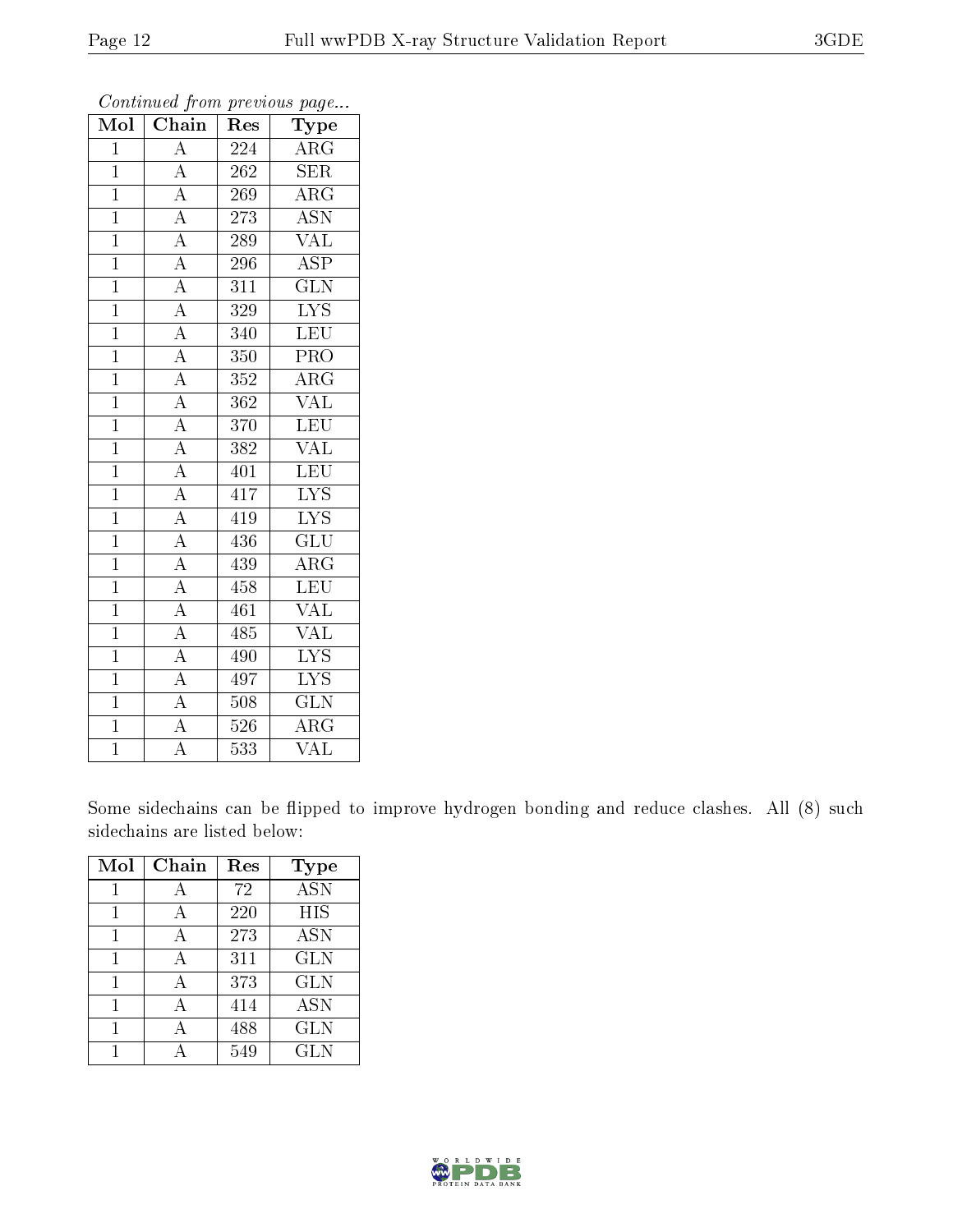#### 5.3.3 RNA  $(i)$

There are no RNA molecules in this entry.

#### 5.4 Non-standard residues in protein, DNA, RNA chains (i)

There are no non-standard protein/DNA/RNA residues in this entry.

#### 5.5 Carbohydrates (i)

There are no carbohydrates in this entry.

#### 5.6 Ligand geometry  $(i)$

4 ligands are modelled in this entry.

In the following table, the Counts columns list the number of bonds (or angles) for which Mogul statistics could be retrieved, the number of bonds (or angles) that are observed in the model and the number of bonds (or angles) that are defined in the Chemical Component Dictionary. The Link column lists molecule types, if any, to which the group is linked. The Z score for a bond length (or angle) is the number of standard deviations the observed value is removed from the expected value. A bond length (or angle) with  $|Z| > 2$  is considered an outlier worth inspection. RMSZ is the root-mean-square of all Z scores of the bond lengths (or angles).

| Mol                  | Type            | Chain                     | $\operatorname{Res}$ | Link                         | Bond lengths |             |        | Bond angles |             |  |
|----------------------|-----------------|---------------------------|----------------------|------------------------------|--------------|-------------|--------|-------------|-------------|--|
|                      |                 |                           |                      | Counts                       | RMSZ         | # $ Z  > 2$ | Counts | RMSZ        | $\# Z  > 2$ |  |
| $\ddot{\phantom{0}}$ | PO4             |                           | 556                  | $\qquad \qquad \blacksquare$ | 4.4.4        | $1.03\,$    |        | 6.6.6       | 0.61        |  |
| $\overline{2}$       | PO <sub>4</sub> | А                         | 558                  | $\qquad \qquad \blacksquare$ | 4,4,4        | 0.81        |        | 6.6.6       | 0.50        |  |
| $\overline{2}$       | PO4             | $\boldsymbol{\mathsf{A}}$ | 557                  | $\overline{\phantom{a}}$     | 4.4.4        | 1.00        |        | 6.6.6       | 0.56        |  |
| ച                    | PO <sub>4</sub> |                           | 559                  | $\overline{\phantom{a}}$     | 4,4,4        | 0.75        |        | 6.6.6       | 0.54        |  |

There are no bond length outliers.

There are no bond angle outliers.

There are no chirality outliers.

There are no torsion outliers.

There are no ring outliers.

1 monomer is involved in 2 short contacts:

|  |           | Mol   Chain   Res   Type   Clashes   Symm-Clashes |
|--|-----------|---------------------------------------------------|
|  | 556   PO4 |                                                   |

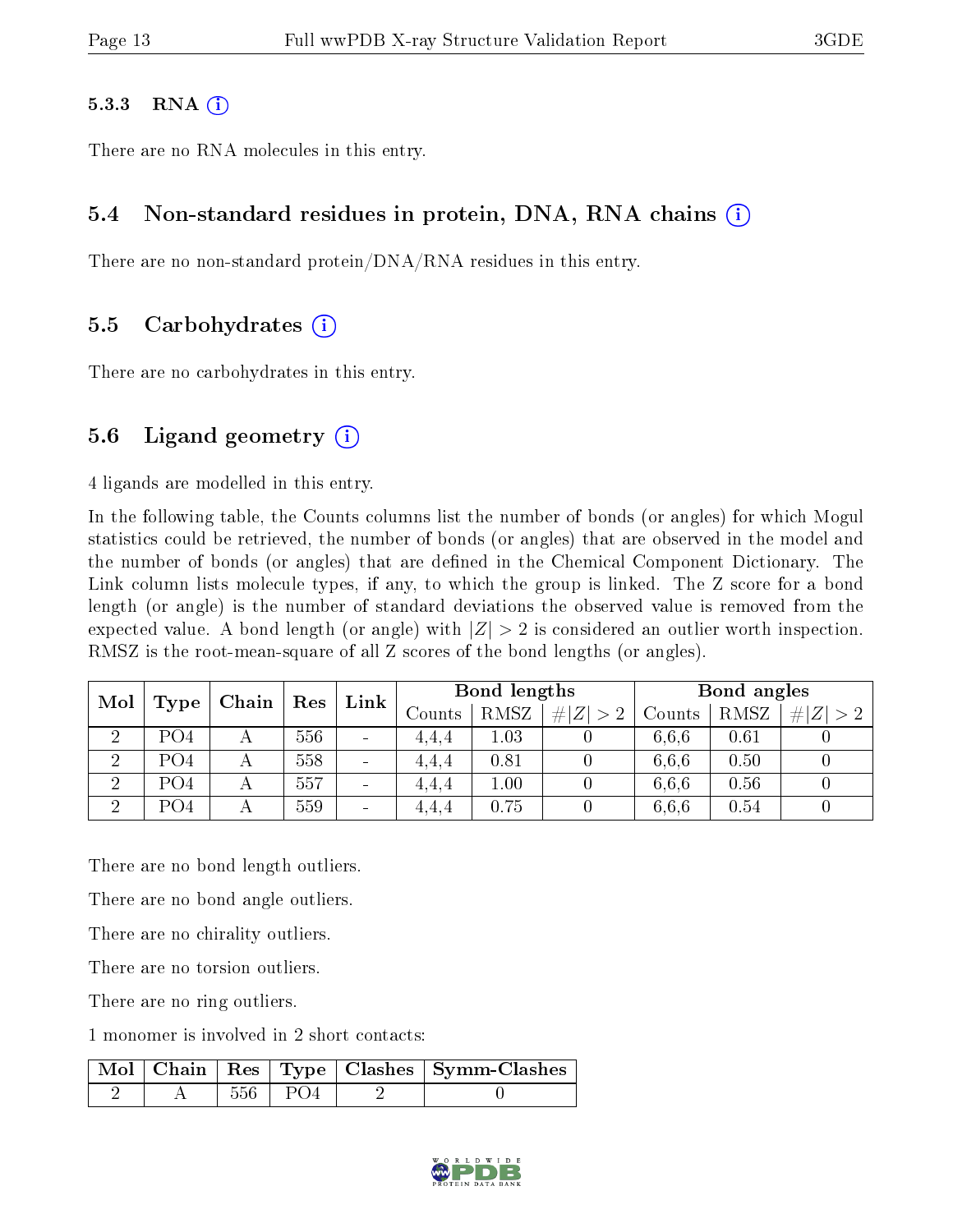### 5.7 [O](https://www.wwpdb.org/validation/2017/XrayValidationReportHelp#nonstandard_residues_and_ligands)ther polymers (i)

There are no such residues in this entry.

### 5.8 Polymer linkage issues (i)

There are no chain breaks in this entry.

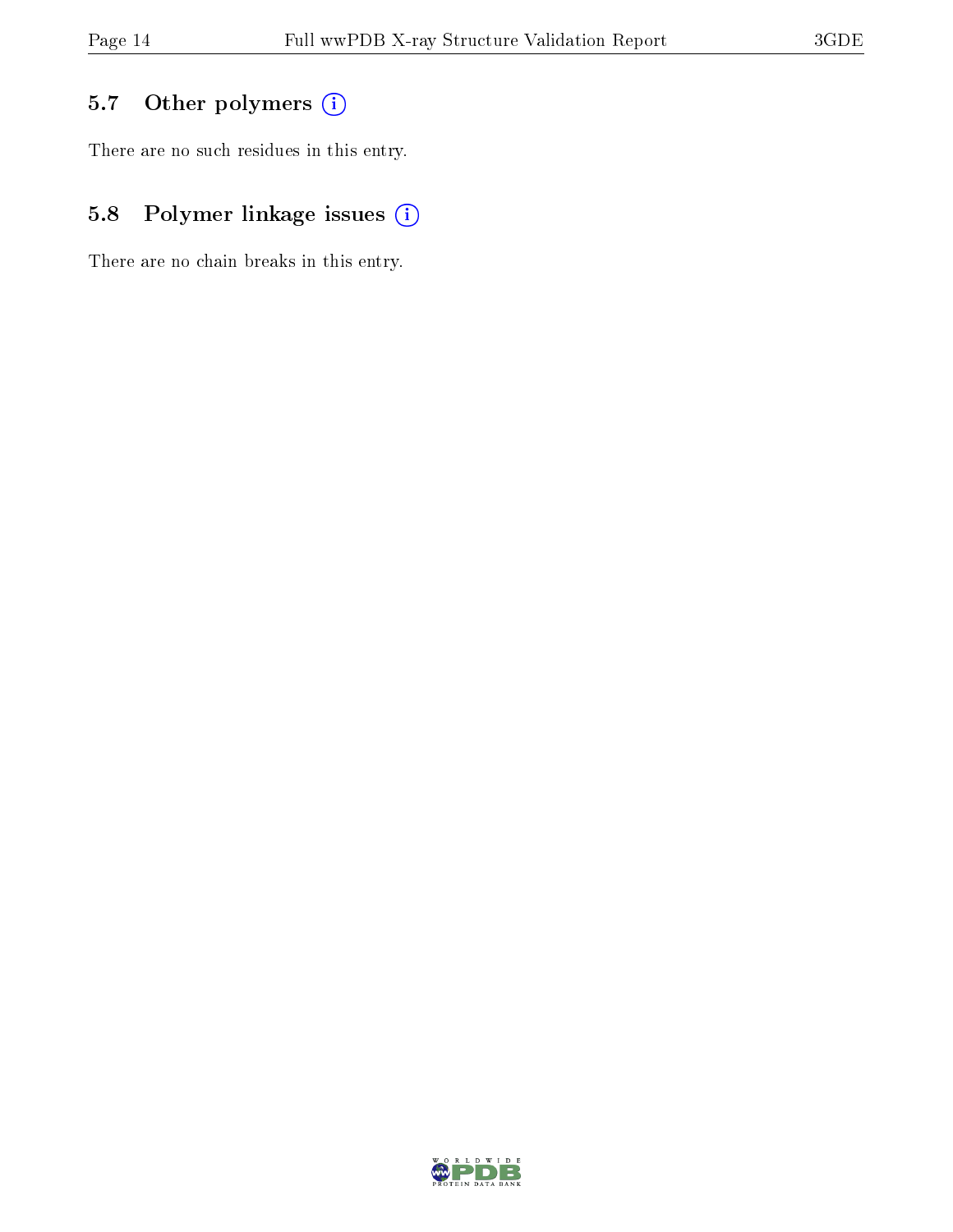## 6 Fit of model and data  $(i)$

### 6.1 Protein, DNA and RNA chains  $(i)$

In the following table, the column labelled  $#RSRZ> 2'$  contains the number (and percentage) of RSRZ outliers, followed by percent RSRZ outliers for the chain as percentile scores relative to all X-ray entries and entries of similar resolution. The OWAB column contains the minimum, median,  $95<sup>th</sup>$  percentile and maximum values of the occupancy-weighted average B-factor per residue. The column labelled ' $Q< 0.9$ ' lists the number of (and percentage) of residues with an average occupancy less than 0.9.

| Mol   Chain | Analysed               | $ \langle \mathrm{RSRZ} \rangle$ | $\#\text{RSRZ}\text{>2}$            | $\mid$ OWAB(Å <sup>2</sup> ) $\mid$ Q<0.9 |  |
|-------------|------------------------|----------------------------------|-------------------------------------|-------------------------------------------|--|
|             | $ 551/558(98\%) $ 0.21 |                                  | 36 (6\%)   18   24   21, 34, 53, 67 |                                           |  |

All (36) RSRZ outliers are listed below:

| Mol            | Chain              | Res             | ${\bf Type}$              | <b>RSRZ</b>      |
|----------------|--------------------|-----------------|---------------------------|------------------|
| $\mathbf{1}$   | $\overline{\rm A}$ | 322             | <b>ASP</b>                | 6.3              |
| $\mathbf{1}$   | $\overline{\rm A}$ | 438             | <b>LYS</b>                | 4.9              |
| $\overline{1}$ | $\overline{\rm A}$ | 439             | ARG                       | 4.0              |
| $\overline{1}$ | $\overline{\rm A}$ | 319             | $\rm{ARG}$                | $3.9\,$          |
| $\overline{1}$ | $\overline{\rm A}$ | 109             | $\overline{\text{PHE}}$   | $\overline{3.9}$ |
| $\mathbf{1}$   | $\boldsymbol{A}$   | 426             | <b>ASP</b>                | $3.6\,$          |
| $\overline{1}$ | $\overline{\rm A}$ | 128             | <b>THR</b>                | $3.6\,$          |
| $\overline{1}$ | $\overline{A}$     | 550             | $\overline{\rm PHE}$      | $\overline{3.5}$ |
| $\overline{1}$ | $\overline{\rm A}$ | 104             | <b>MET</b>                | 3.4              |
| $\overline{1}$ | $\overline{\rm A}$ | 318             | $\rm{ARG}$                | $\overline{3.3}$ |
| $\mathbf{1}$   | $\boldsymbol{A}$   | $1\overline{5}$ | <b>LYS</b>                | $3.3\,$          |
| $\overline{1}$ | $\overline{\rm A}$ | 437             | $\overline{\text{GLY}}$   | $\overline{3.2}$ |
| $\overline{1}$ | $\overline{\rm A}$ | 366             | GLU                       | $\overline{3.1}$ |
| $\overline{1}$ | $\overline{\rm A}$ | 242             | $\rm{ARG}$                | $2.9\,$          |
| $\overline{1}$ | $\overline{\rm A}$ | 304             | $\overline{\mathrm{GLU}}$ | 2.9              |
| $\mathbf{1}$   | $\overline{\rm A}$ | 185             | <b>GLU</b>                | $2.9\,$          |
| $\overline{1}$ | $\overline{\rm A}$ | 239             | $\rm{AR}\bar{\rm{G}}$     | $\overline{2.8}$ |
| $\overline{1}$ | $\overline{\rm A}$ | 130             | <b>GLU</b>                | $2.\overline{7}$ |
| $\overline{1}$ | $\overline{\rm A}$ | 436             | <b>GLU</b>                | $2.6\,$          |
| $\overline{1}$ | $\overline{\rm A}$ | 105             | <b>THR</b>                | $\overline{2.6}$ |
| $\overline{1}$ | $\overline{\rm A}$ | 488             | $\overline{\text{GLN}}$   | 2.6              |
| $\overline{1}$ | $\overline{A}$     | $\overline{77}$ | $\overline{\text{LYS}}$   | $\overline{2.5}$ |
| $\overline{1}$ | A                  | 441             | <b>HIS</b>                | $2.5\,$          |
| $\overline{1}$ | $\overline{\rm A}$ | 352             | $\rm{ARG}$                | $2.\overline{5}$ |
| $\overline{1}$ | $\overline{\rm A}$ | 343             | $\overline{\text{ASP}}$   | 2.4              |
| $\overline{1}$ | A                  | 480             | $\overline{\rm PHE}$      | 2.4              |
| $\overline{1}$ | $\overline{\rm A}$ | 328             | $\overline{\text{GLU}}$   | $\overline{2.3}$ |